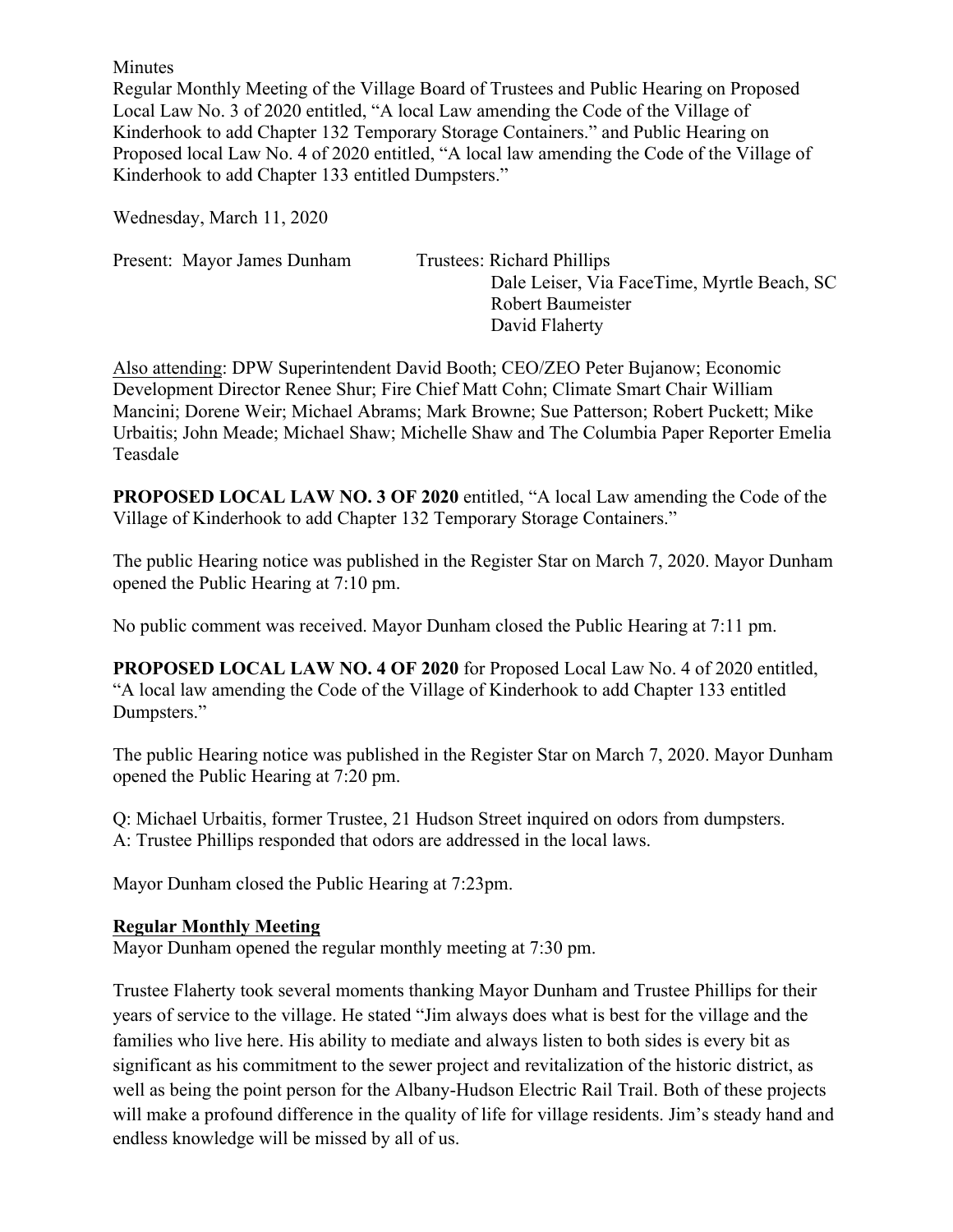Rich Phillips has served thirty-five consecutive years for the Village of Kinderhook. He served on the Zoning Board, the Village Board, and as mayor. He's also served as village assessor. His contributions include being the initial voice and moving the sewer project forward, as well as being the liaison to the Climate Smart Committee, helping to bring the village into the 21st century. Rich is someone who has always put the village and its residents first -- with enthusiasm and an unbiased view of matters big and small. No one knows more about the last three decades in Kinderhook, and Village Hall won't feel the same without his presence."

Robert Puckett, former trustee wanted to thank Mayor James Dunham and Trustee Richard Phillips for their time and commitment to the village he feels the village would not be what it is today without them.

Clerk/Treasurer Heeder read a letter from former Mayor, William Van Alstyne thanking Mayor Dunham and Trustee Phillips with all their assistance when he was Mayor. He stated "the time and effort that was spent for the betterment of the Village was beyond exceptional" from the both of them.

### **MINUTES**

A motion made by Trustee Phillips approving the minutes of February 12, 2020 regular monthly meeting and February 6, 2020 Special Joint meeting and Public Hearing of the Village Board, Planning Board and Zoning Board of Appeals on 1-3 Broad Street & 5 Broad Street; seconded by Trustee Flaherty. All voted "aye".

### **BUDGET AMENDMENTS**

A motion made by Trustee Phillips approving the following budget amendments as recommended by the Treasurer; seconded by Trustee Flaherty. All voted "aye".

| <b>FROM</b>                             | TO                                   | <b>AMOUNT</b> |
|-----------------------------------------|--------------------------------------|---------------|
| A.1990.4 Contingent                     | A.1910.4 Unallocated Insurance       | \$235.81      |
| A.3410.41 Fire Truck, Generator, Repair | A.3410.4 Fire Department Contractual | \$175.00      |
| A.5132.4 Central Garage Contractual     | A.5142.4 Snow Removal Contractual    | \$831.25      |

# **ABSTRACT**

A motion made by Trustee Phillips approving the monthly abstract in the amount of \$28,613.35; seconded by Trustee Leiser. All voted "aye".

#### **TREASURER'S REPORT**

A motion made by Trustee Phillips approving the monthly Treasurer's Report; seconded by Trustee Flaherty. All voted "aye".

#### **FIRE DEPARTMENT**

Fire Chief Matt Cohn reported 2 calls, 2 drills and 1 detail. The monthly fire incident report and Officer's meeting minutes were received. The UTV (35-60) is in service. A drill was conducted using the UTV. The fire company will make it mandatory in order to drive the UTV the firemen would have to take a course provided through the Columbia County Sheriff's Office.

Vehicle Use Regulations-A motion made by Trustee Phillips to adopt the "Policy for the Operation of the Fire Chief's Vehicle" replacing the interim policy adopted March 11, 2020; seconded by Trustee Flaherty. All voted "aye".

Solar-The CEO/ZEO will create a list to be given to the fire department to keep in the fire trucks to assist the firemen the house has solar incase the kill switch needs to be addressed before entering the house. The CEO/ZEO noted a house with solar should have a sign stating solar.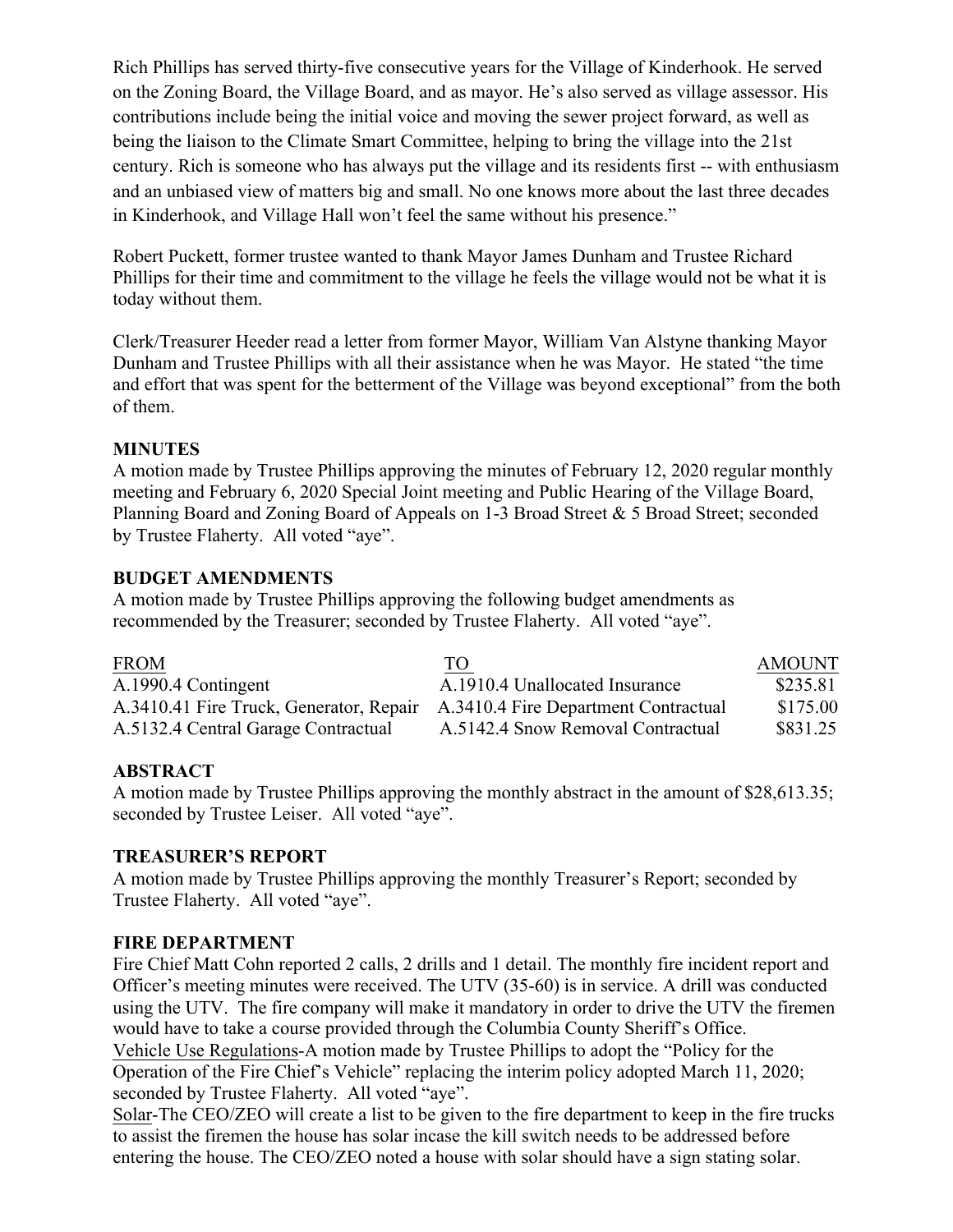### **DPW**

Superintendent Booth reported preseason annual work on the mowers filling in pot holes. The playground fields have been rolled and the Persons of Colored Cemetery has been regraded in preparation of the donated fence top soil and seeding.

Water-Trustee Leiser and DPW Booth are working on the annual water report. The water fountain at the playground is being fixed and a water fountain at Mills Park will be installed. The flushing of fire hydrants are scheduled for April  $7<sup>th</sup>$ ,  $8<sup>th</sup>$  and  $9<sup>th</sup>$ .

Trustee Phillips thanked DPW Booth for his work and dedication to the village and that it was good working with him.

#### **CODE ENFORCEMENT OFFICER**

The CEO/ZEO, Peter Bujanow has requested quotes for a municipal building department software in the interim he has submitted a report from Microsoft excel he created. He issued two building permits with \$250.00 of permit fees collected.

GEO Thermal Installation-Peter submitted a proposed code addition concerning the installation of GEO Thermal to the Village Board. He will submit a copy to the Village Planning Board for review and email a copy to Trustee Leiser to review. Marc Browne noted when he was on the Planning Board they approved GEO Thermal for The School. He suggested Peter could review. Air BnB-Peter submitted proposed changes to the village's Air BnB code. He referenced the Town of Warwick's code and the Town of Hillsdale code. He is concerned with safety and notes the village code Section 62-10 and Fire Safety A-3. Peter also discussed what he had learned at Code Enforcement training in Lake Placid this past week on short term rentals. He would like to address code revision of the short term rental law with the Planning Board. He submitted the proposed changes to the Village Board. Mayor Dunham noted the proposed code will need to go back before the Village Planning Board. Clerk/Treasurer Heeder noted the proposed law is before the Columbia County Planning Board for review. The village attorney will have to request a hold.

48 William Street- Mike Urbaitis inquired on the status of the property. He stated he spoke with the owner two weeks ago and again today. Her hopes were to eventually move back to the house. She applied for grant funds but the funds are only available if she is living in the house. She is living in an assisted living facility. The CEO/ZEO, Peter, stated the house has been condemned by the previous building inspector. The board authorized Peter to move forward to hire an engineer to evaluate the house and the garage to see if the garage has any structural bearing for the house. The village would like to have the garage demolished. The testing for asbestos is a concern. Mayor Dunham noted asbestos was being used in the 1940's and he believes the house was built in the 1800's. Mayor Dunham will contact the owner informing her of the required asbestos test and having an engineer evaluate the house and garage.

# **TRAFFIC CALMING**

At the intersection of Catskill View Drive and Berkshire Drive is a three way intersection. The village is proposing to install two stops signs for safety concerns. A motion made by Trustee Phillips to set a Public Hearing for April  $8<sup>th</sup>$  pending the local law being drafted by the village attorney; seconded by trustee Flaherty. All voted "aye".

#### **ALBANY HUDSON ELECTRIC TRAIL**

Maintenance Agreement-The village has signed a maintenance agreement with Hudson Valley Greenway and for the donation of a zero turn mower and a trimmer. A sweeper may also be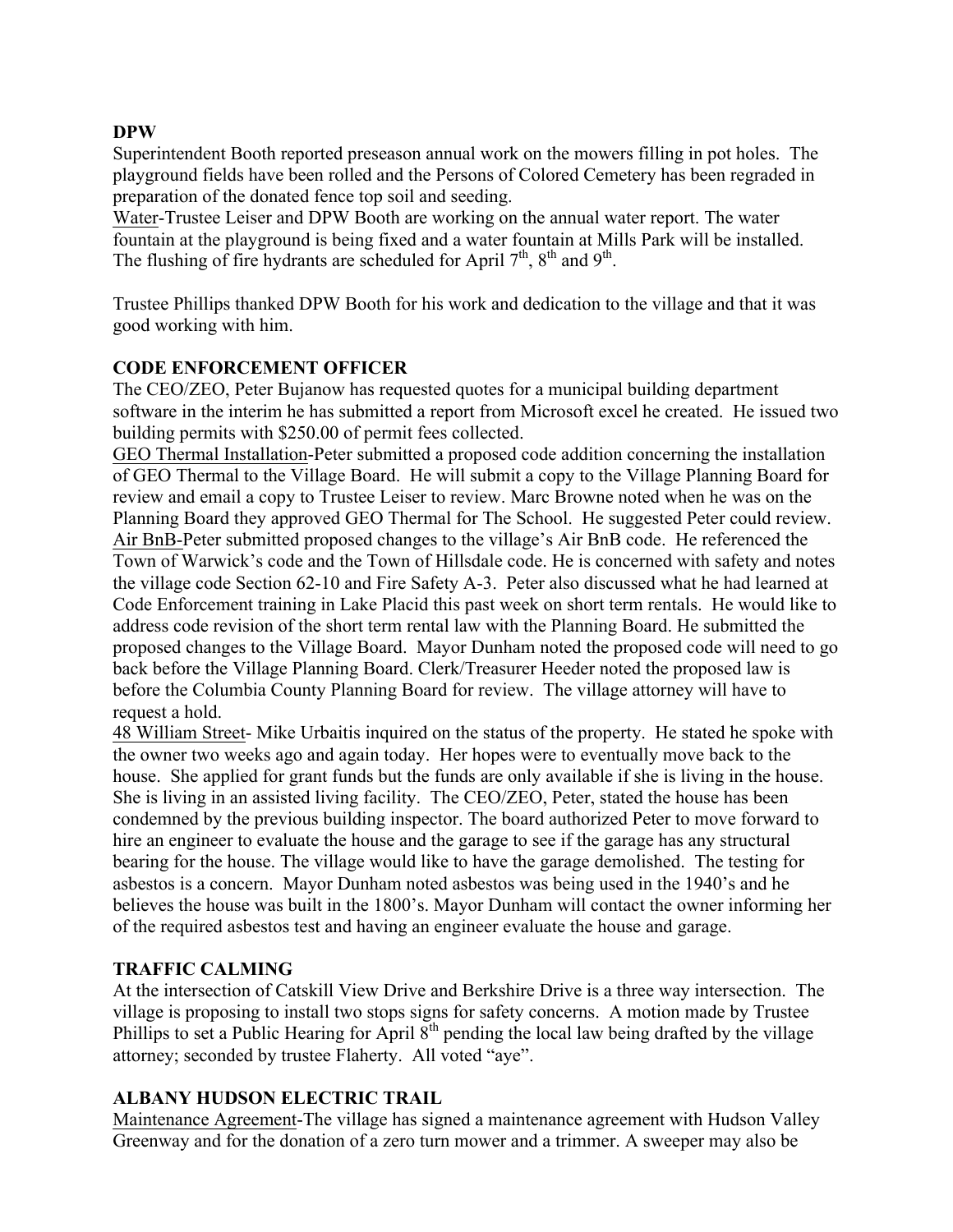donated for the maintenance of the trail. Residents are requesting to install dog mitts along the trail.

Clear areas for sight distance- A 175 ft site distance is needed along Sunset Ave where the 30 mph is due to the walkable/ bike able trail area along Sunset Ave and tree clearance on Gaffney Lane and Eichybush at the trail is needed.

Raised Crosswalk- The original proposal was to have three raised crosswalks one each on Albany Ave, Gaffney Lane and Eichybush Road. Due to the site distance and 30 mph speed limit with the curve on Gaffney Lane it is being proposed to have rectangle flashing beacons and no raised crosswalk. To assist in reducing the speed on Albany Ave the raised crosswalk with signage is being installed. If, the raised crosswalk does well on Albany Ave will determine what is installed on Eichybush Road.

# **CLIMATE SMART COMMUNITIES TASK FORCE**

The monthly report was received and is posted on the village website. The committee discussed the recent webinar about Community Choice Aggregation Program, Meatless Monday Initiative, and Earth Day Plans. The annual "Dash for Trash" will be held on April 18<sup>th</sup> at 9am starting in the Village Green.

William Mancini thanked the Mayor Dunham and Trustee Phillips as liaison to the Climate Smart Committee and the Village Board for supporting the Climate Smart Committee during their time on the board. The board thanked Bill and the committee members for bringing the village into the 21<sup>st</sup> century and being number one in Columbia County with Climate Smart.

# **VILLAGE CODE REVISION OF MAP FOR THE COMMERCIAL DISTRICT**

Local Law No. 1 of 2020 was adopted amending the zoning law to add a portion of 5 Broad Street to the business district. The village attorney is working on the revision of the map to include a portion of 5 Broad with the small building in the back for the village code book.

# **WILLIAM ST. RT. 9 TO MAIDEN LANE AND ALBANY AVE, RT 9 TO SUNSET AVE**

Due to an error by TGW Consulting Group the village was not awarded grant funds for the William Street project (Maiden Lane to Rt. 9) and Albany Ave. The TGW Consulting Group will submit free of charge a new application to the Environmental Facilities Corporation in their next grant funding round.

#### **PROPOSED LOCAL LAW No. 3 of 2020 entitled, "A local Law amending the Code of the Village of Kinderhook to add Chapter 132 Temporary Storage Containers." and PROPOSED LOCAL LAW No. 4 of 2020 entitled, "A local law amending the Code of the Village of Kinderhook to add Chapter 133 entitled Dumpsters."**

Mayor Dunham will have the Village Board hold on moving forward with the proposed local laws until next month Village Board Meeting giving the Code Enforcement Officer time to review the laws.

# **ZONING BOARD**

Their monthly meeting was the joint meeting of the Village Board, Planning Board and Zoning Board of Appeals that was held on February  $6<sup>th</sup>$ . They did not meet on the forth Monday of February.

# **PLANNING BOARD**

The board met on February  $6<sup>th</sup>$  to review two applications one for PCJ Development (Paul Calcagno) 43.20-2-46 Site Plan Review 1-3 Broad Street Proposed Ice Cream Shop "Spumoni Gardens" and the other for PCJ Development (Paul Calcagno) 43.17-1-60 Site Plan Amendment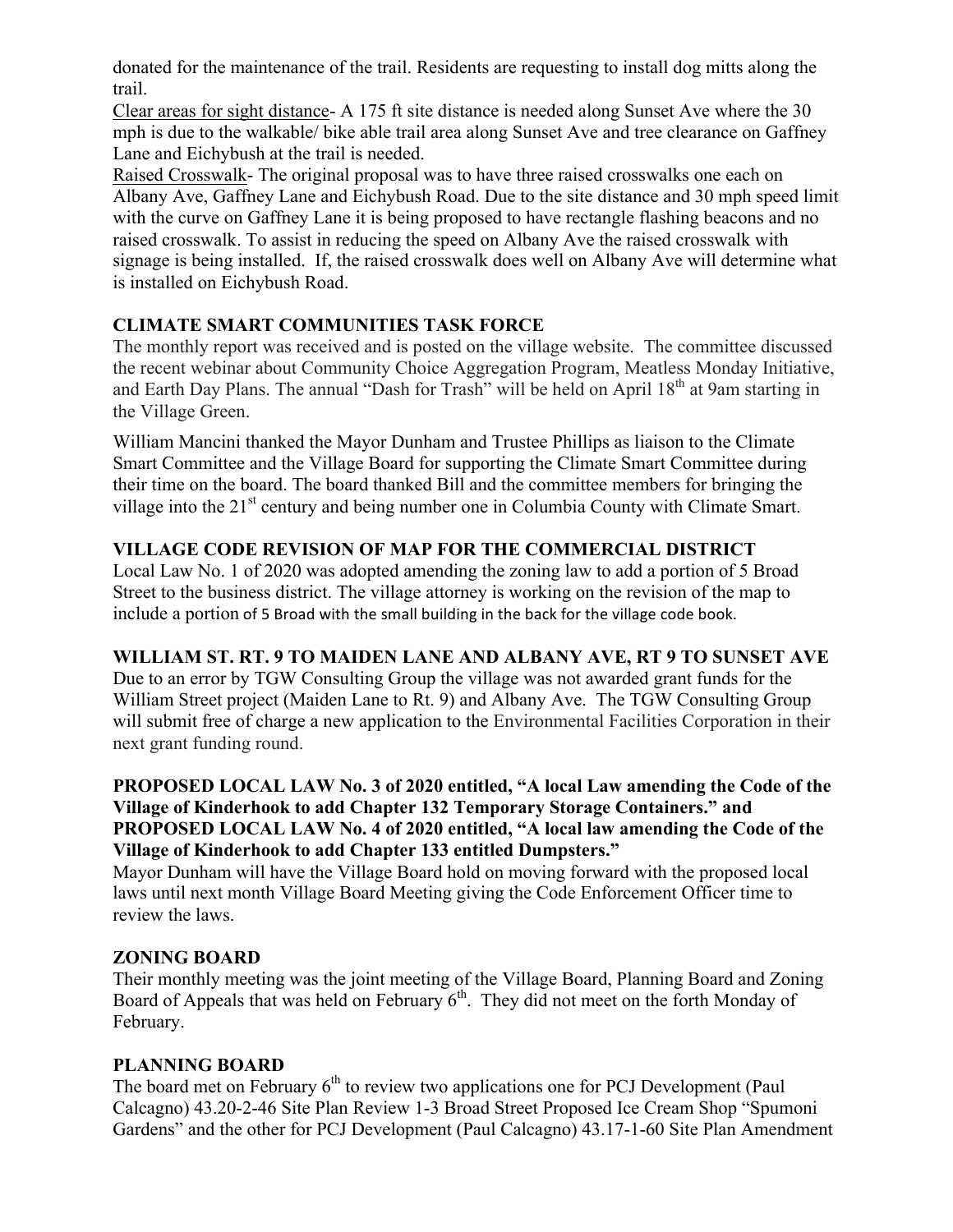7 Hudson Street the Flammerie  $2<sup>nd</sup>$  floor dining area. Paul will need to go before the Historic Preservation Commission for review.

# **HISTORIC PRESERVATION COMMISSION**

Chair, Ken Neilson will be attending a two day conference in April in Lake Placid for training. The Commission met on February 20<sup>th</sup> to review 17 Chatham St/Windows/Larry Enoch; 1 Church St/Storm Door/Sharon Rae; 1 Church St/Gutters/Sharon Rae; 3 Church St/Screening-2nd Floor Landing/Dan Dyksen & Kevin Gilrain.

# **ECONOMIC DEVELOPMENT DIRECTOR**

The EDC Director's monthly report was received and is posted on the village website. Kayak Launch Grant-The villages are awaiting the grant award notification from Hudson River Valley Grant Council by phone conference scheduled for March 25th. The grant is for a 2 mile kayak run from Valatie to Hudson Street Landing. Renee spoke with Ted Kolanskowski from Barton & Loguidice. If the grant is awarded the village of Kinderhook may be awarded \$10,000 that can be for a floating dock style launch facility, minor site improvements and for formalization of parking. The village will have to match the \$10,000 and can use in-kind services to match.

Local Waterfront Revitalization Plan-The villages are working together for further improvement for the elderly and handicapped individuals to enter and exit the water and possible future development for the kayak run to Stuyvesant.

Parking lot lighting-The following three bids were received for the electrical work to install lighting in the village parking lot. The lights will be provided by the village.

- 1. Scheriff Electrical Services Inc. \$4,750.00
- 2. Leggett Electric Inc. \$11,200
- 3. Jerry Jennings Electrical Contracting Inc. \$ 5,000

A motion made by Trustee Baumeister to accept the low bid of Scheriff Electrical Services Inc. for \$4,750; seconded by Trustee Flaherty. All voted "aye". The Code Enforcement Officer will oversee the project and request the required insurance certificates.

Walking Tour Brochure-Previously, Renee has distributed the Walking Tour Brochure. With the new brochure she has placed funds in the upcoming budget to hire Berkshire Brochure to distribute 5,000 brochures in the Capital Region and Berkshire County Zones.

Van Buren Hall- Renée reached out to Danda Incorporated and Jim Romanchuck & Sons for a fee estimate on the work to be done per Architect Gregory Merryweathers proposal. Danda Incorporated estimate to prepare a proposal is \$3,000. She will need and estimate to apply for grant funds in the next CFA round of grants.

Complete Street Plan

# **NYSDOT**

The village has signed the NYSDOT shared service agreement. The agreement allows the village to work along State Rt.9 without having to wait for the permit approval.

# **CORRESPONDENCE**

Resolution for "Purple Heart Community"-Mayor Dunham would like the Village Board to adopt the proposed resolution at next month village board meeting from Senator Daphne's office to become a Purple Heart Community.

Interest inquiry for Ground Lease with Verizon Wireless-Trustee Baumeister spoke with the representative from Verizon. They are looking at two areas in the village. Trustee Baumeister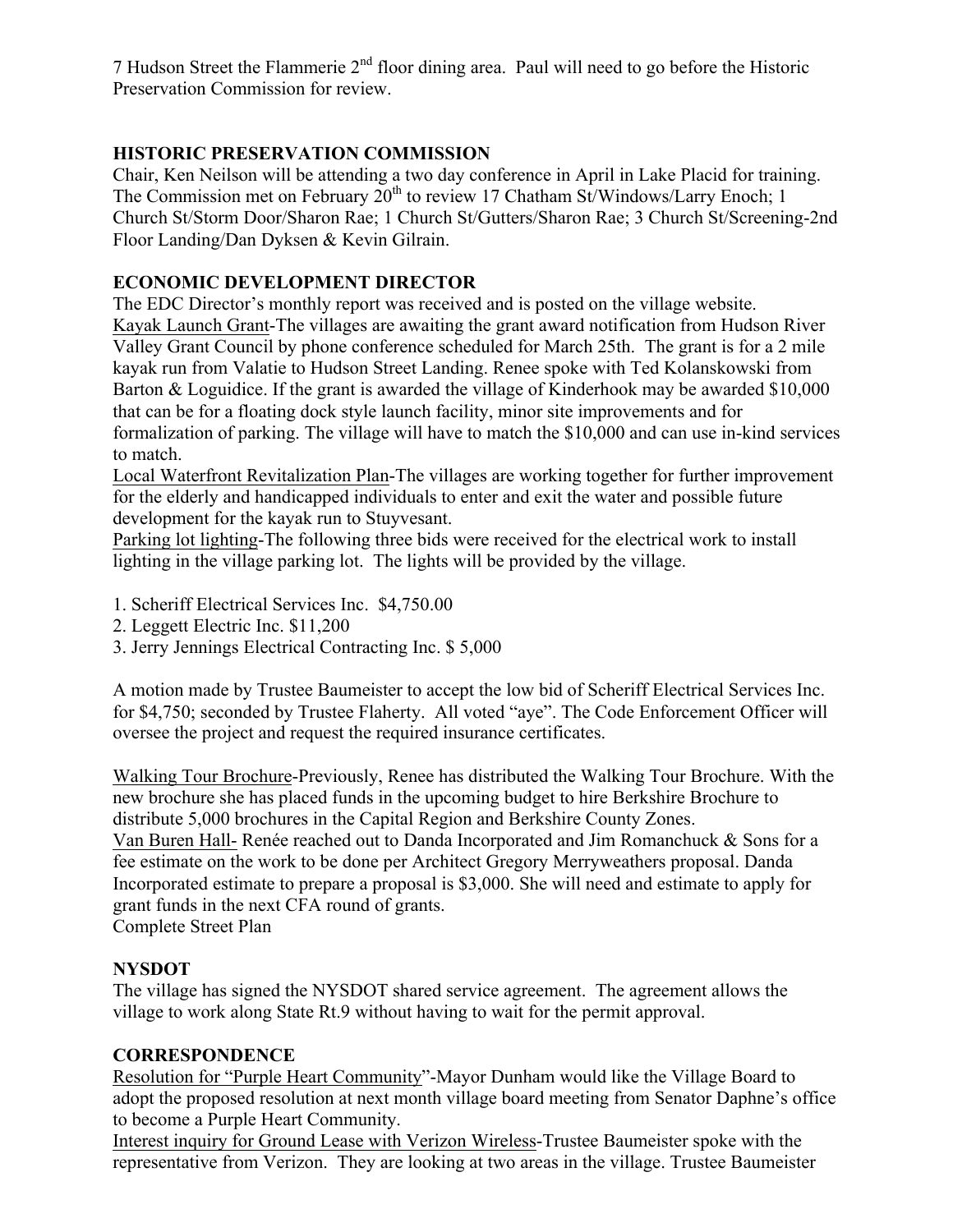informed him the village does not own enough land at the DPW garage that they would require and the village would not use the ballfield for a tower.

### **VILLAGE HALL**

Back Stairway- The concrete piers were poured today and the stairs will be installed on Monday. Trustee Flaherty noted the contractor has paid out for the material. He is requesting the contractor be paid for the material and labor when the job is complete next week. He and Peter will confirm the job is complete for the payment to be processed. A motion made by Trustee Flaherty to pay S&S Fabrication Inc. for the emergency stair installation prior to next month meeting in the amount of \$22,480.00; seconded by Trustee Baumeister. All voted "aye". 1st floor back entrance-Lance Glenn will compete the brick work associated with the replacement of the back door and the removal of the A/C unit in the rear of the building on March  $25<sup>th</sup>$ ,  $26<sup>th</sup>$  and  $27<sup>th</sup>$ . City Locksmith, Jeff Waterhouse will drop off a new lock set for the back door to be keyed the same as the front door.

Front Entrance-Lance Glenn will be submitting a plan and price for the front entry way to be completed this fiscal year.

# **LAWS AND POLICIES**

Mayor Dunham is awaiting the adoption of several proposed laws before publishing the laws in the village code book. It will be a cost saving to send all laws together.

Trustee Phillips is working on the Employee Benefit Policy. He would like to adopt at one of the budget meetings.

### **SCHEDULE OF BUDGET MEETING**

The village board will hold the first budget meeting for the Tentative 2020-2021 fiscal year on Monday, March  $23<sup>rd</sup>$  at 6:00pm the venue to be determined due to possible Zoning meeting to be held. The annual Organizational Meeting will be held on Monday April  $6<sup>th</sup>$  time and venue to be determined due to court and if the village board may need another night to hold a budget meeting.

### **PEDDLER'S PERMIT**

A motion made by Trustee Baumeister approving Brian Collis, Mr. Ding-A-Ling Ice Cream, Inc., requesting to sell ice cream throughout the village streets; seconded by Trustee Flaherty. All voted "aye".

#### **APPLICATIONS**

A motion made by Trustee Flaherty approving the following applications; seconded by Trustee Baumeister; All voted "aye".

- a. Kinderhook Democratic Committee is requesting the Playground Pavilion on August 8th from 11am-4pm for a picnic
- b. Columbia County Historical Society is requesting Van Buren Hall on April 22nd form 6:30pm-8pm for a lecture
- c. Van Buren Hall on Monday evenings at 5:30 pm for Zumba classes
- d. Kinderhook's Elks Lodge is requesting the Village Square on April 11th from 11 am-1 pm for pictures with the Easter Bunny
- e. Glencadia Bullets is requesting Van Buren Hall April 23rd from 7pm-8pm for a uniform/sneaker exchange

f. Kayla Sitzer is requesting the Playground Pavilion on August 15 from 1pm-4pm for a bridal shower

- g. Northern Columbia Little League is requesting the fields from April through July Monday-Friday; 4:30 pm to dusk and Saturdays
- h. Fyfes & Drumms of Olde Saratoga is requesting Village Streets Saturday, May 30th from noon 1:00 pm